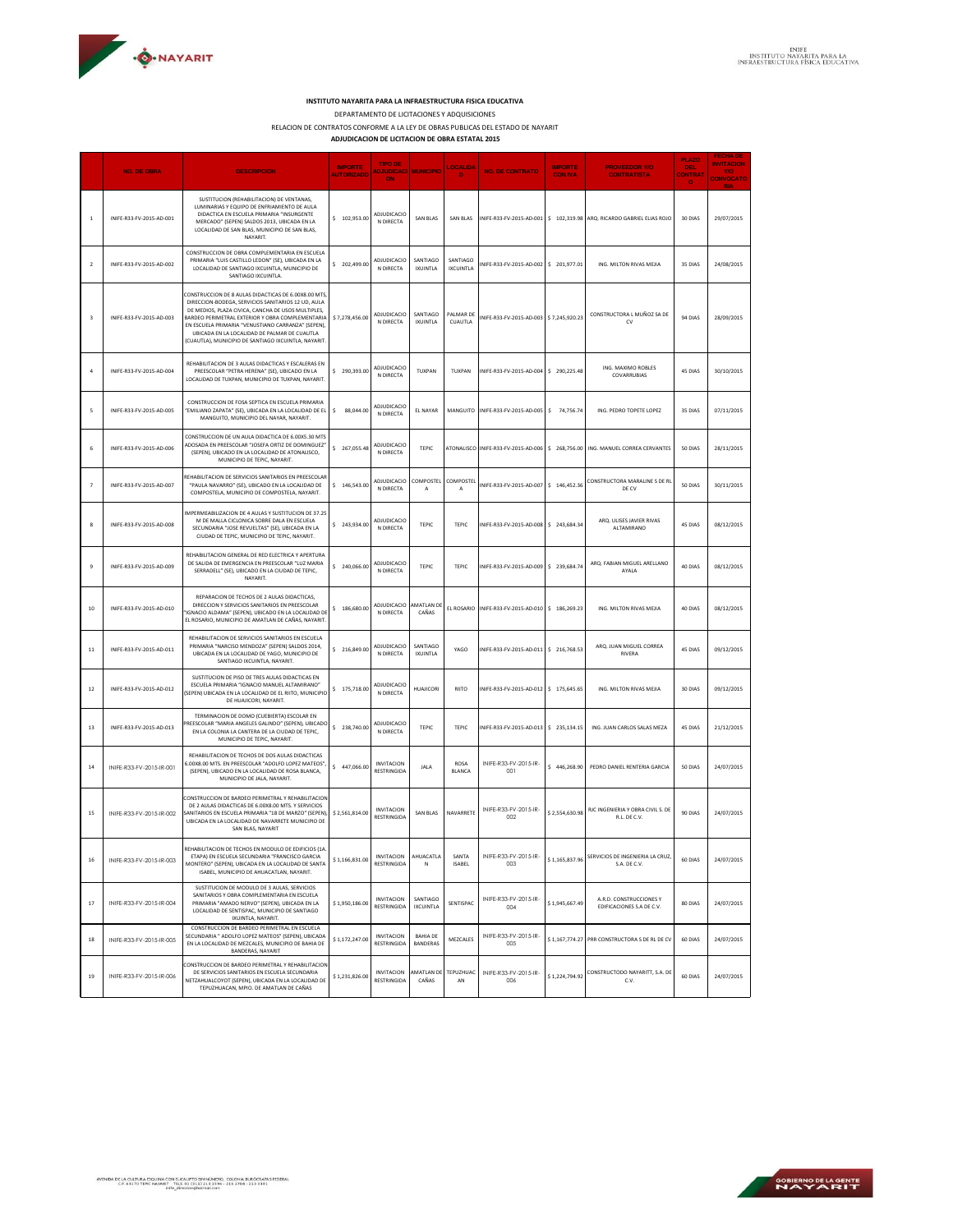

| 20        | INIFE-R33-FV-2015-IR-007 | REHABILITACION DE AULA DIDACTICA DE 6.00 X 5.30 MTS.<br>CONSTRUCCION DE MODULO DE SERVICIOS SANITARIOS DE<br>4 UD. Y OBRA COMPLEMENTARIA EN PREESCOLAR<br>"MOCTEZUMA", (SEPEN), DE LA LOCALIDAD DE GUADALUPE<br>OCOTAN MUNICIPIO DE LA YESCA, NAYARIT                                        | \$1,156,755.00 | <b>INVITACION</b><br><b>RESTRINGIDA</b> | YESCA                              | <b>GUADALUPE</b><br><b>OCOTAN</b>           | INIFE-R33-FV-2015-IR-<br>007 | \$1,151,791.81 | ARQ. MANUEL ALONSO JUAREZ<br>CASTAÑEDA         | 60 DIAS | 30/07/2015 |
|-----------|--------------------------|----------------------------------------------------------------------------------------------------------------------------------------------------------------------------------------------------------------------------------------------------------------------------------------------|----------------|-----------------------------------------|------------------------------------|---------------------------------------------|------------------------------|----------------|------------------------------------------------|---------|------------|
| $\bf{21}$ | INIFE-R33-FV-2015-IR-008 | REHABILITACION DE CERCO PERIMETRAL EN LA ESCUELA<br>PRIMARIA "ESCUELA DEL PUEBLO" (SEPEN) UBICADA EN LA<br>LOCALIDAD DE EL IZOTE, MUNICIPIO DE TEPIC, NAYARIT                                                                                                                                | \$748,971.00   | <b>INVITACION</b><br><b>RESTRINGIDA</b> | <b>TEPIC</b>                       | EL IZOTE                                    | INIFE-R33-FV-2015-IR-<br>008 | \$746,015.35   | ERICKA CELINA ANDRADE GODINEZ                  | 60 DIAS | 30/07/2015 |
| 22        | INIFE-R33-FV-2015-IR-009 | REHABILITACION DE SERVICIOS SANITARIOS EN ESCUELA<br>PRIMARIA "AMADO NERVO" (SEPEN), UBICADA EN LA<br>LOCALIDAD DE SAN VICENTE. MUNICIPIO DE BAHIA DE<br>BANDERAS, NAYARIT                                                                                                                   | \$469,132.00   | <b>INVITACION</b><br><b>RESTRINGIDA</b> | <b>BAHIA DE</b><br><b>BANDERAS</b> | AN VICENTI                                  | INIFE-R33-FV-2015-IR-<br>009 |                | \$464,389.54 ING. VALENTINA FERNANDEZ CASAS    | 60 DIAS | 30/07/2015 |
| 23        | INIFE-R33-FV-2015-IR-010 | SUSTITUCIONDE BARDEO PERIMETRAL, AMPLIACION DE<br>DESAYUNADOR Y REHABILITACION DE SERVICIOS<br>SANITARIOS EN PREESCOLAR "JOSE ROSAS MORENO"<br>(SEPEN), UBICADO EN LA LOCALIDAD DE SAN JOSE DE<br>MOJARRAS (MOJARRAS). MUNICIPIO DE SANTA MARIA DEL<br>ORO, NAYARIT                          | \$595,697.00   | <b>INVITACION</b><br><b>RESTRINGIDA</b> | SANTA<br>MARIA DEI<br>ORO          | SAN JOSE DE<br>MOJARRAS                     | INIFE-R33-FV-2015-IR-<br>010 | \$ 588,274.07  | ARQ. CHRISTIAN GILBERTO LOPEZ<br>LOMELI        | 60 DIAS | 30/07/2015 |
| 24        | INIFE-R33-FV-2015-IR-011 | REHABILITACION DE TECHOS EN GENERAL Y SERVICIOS<br>SANITARIOS EN ESCUELA PRIMARIA "REDENCION" (SEPEN).<br>UBICADO EN LA LOCALIDAD DE SANTA ISABEL, MUNICIPIO<br>DE AHUACATLAN, NAYARIT                                                                                                       | \$2,105,977.00 | <b>INVITACION</b><br><b>RESTRINGIDA</b> | AHUACATLA<br>Ν                     | SANTA<br><b>ISABEL</b>                      | INIFE-R33-FV-2015-IR-<br>011 |                | \$ 2.089.110.44 ES GRUPO CONSTRUCTOR SA DE CV  | 75 DIAS | 30/07/2015 |
| 25        | INIFE-R33-FV-2015-IR-012 | CONSTRUCCION DE BARDEO PERIMETRAL Y DE SERVICIOS<br>SANITARIOS EN ESCUELA PRIMARIA "RAMON CORONA"<br>(SEPEN) UBICADA EN LA LOCALIDAD DE IXTLAN DEL RIO,<br>MUNICIPIO DE IXTLAN DEL RIO NAYARIT.                                                                                              | \$1.031.724.00 | <b>INVITACION</b><br><b>RESTRINGIDA</b> | <b>IXTLAN DEL</b><br><b>RIO</b>    | <b>IXTLAN DEL</b><br><b>RIO</b>             | INIFE-R33-FV-2015-IR-<br>012 | \$1.028.754.96 | EDIFICACIONES RODESC SA DE CV                  | 55 DIAS | 30/07/2015 |
| 26        | INIFE-R33-FV-2015-IR-013 | REHABILITACION DE TRES AULAS DIDACTICAS DE 6.00X8.00<br>MTS. ESTRUCTURA REGIONAL Y SERVICIOS SANITARIOS DE 6<br>UD EN ESCUELA PRIMARIA "JOSE MARIA MORELOS" (SEPEN)<br>UBICADA EN LA LOCALIDAD DE AMATLAN DE JORA,<br>MUNICIPIO DE LA YESCA, NAYARIT.                                        | \$ 506,994.00  | <b>INVITACION</b><br><b>RESTRINGIDA</b> | LA YESCA                           | MATLAN DE<br><b>JORA</b>                    | INIFE-R33-FV-2015-IR-<br>013 | \$504,491.27   | ING. ROBERTO DE LEON<br>HERNANDEZ              | 60 DIAS | 31/07/2015 |
| 27        | INIFE-R33-FV-2015-IR-014 | REHABILITACION DE CANCHA DE USOS MULTIPLES, DE<br>SERVICIOS SANITARIOS Y AULAS EN GENERAL EN ESCUELA<br>PRIMARIA "JESUS GARCIA" (SEPEN) UBICADA EN LA<br>LOCALIDAD DE VALLE VERDE (ESTACIÓN TETITLAN).<br>MUNICIPIO DE AHUACATLAN, NAYARIT.                                                  | \$1,374,688.00 | <b>INVITACION</b><br><b>RESTRINGIDA</b> | AHUACATLA<br>N                     | ALLE VERDE<br>(ESTACION<br><b>TETITLANI</b> | INIFE-R33-FV-2015-IR-<br>014 | \$1,358,228.75 | PARDO INFRAESTRUCTURA Y<br>TERRACERIA SA DE CV | 70 DIAS | 31/07/2015 |
| 28        | INIFE-R33-FV-2015-IR-015 | CONSTRUCCION DE UN AULA DIDACTICA DE 6.00X8.00 EN<br>ESTRUCTURA REGIONAL, SERVICIOS SANITARIOS DE 4 UD<br>CERCO PERIMETRAL DE MALLA CICLON Y ORA<br>COMPLEMENTARIA EN ESCUELA PRIMARIA INDIGENA "X+KA<br>(SOL) (SEPEN) UBICADA EN LA LOCALIDAD DE LLANITOS,<br>MUNICIPIO DEL NAYAR, NAYARIT. | \$1,342,349.00 | <b>INVITACION</b><br><b>RESTRINGIDA</b> | LOS<br>LLANITOS                    | EL NAYAR                                    | INIFE-R33-FV-2015-IR-<br>015 | \$1,330,355.23 | ARQ. YURI LARIOS NILA                          | 75 DIAS | 31/07/2015 |
| 29        | INIFE-R33-FV-2015-IR-016 | REHABILITACION DE SERVICIOS SANITARIOS Y REPARACION<br>DE RES ELECTRICA EN GENERAL EN ESCUELA PRIMARIA<br>"IGNACIO MANUEL ALTAMIRANO" (SEPEN) UBICADO EN LA<br>LOCALIDAD DE TECUALA MUNICIPIO DE TECUALA, NAYARIT.                                                                           | \$1,120,387.00 | <b>INVITACION</b><br><b>RESTRINGIDA</b> | <b>TECUALA</b>                     | <b>TECUALA</b>                              | INIFE-R33-FV-2015-IR-<br>016 | \$1,117,262.26 | CONSTRUCTORA VARGAS PULIDO<br>SA DE CV         | 75 DIAS | 31/07/2015 |
| 30        | INIFE-R33-FV-2015-IR-017 | CONSTRUCCION DE BARDEO PERIMETRAL EN ESCUELA<br>PRIMARIA "JAIME TORRES BODET" (SEPEN), UBICADA EN EL<br>FRACCIONAMIENTO VALLE DORADO DE LA LOCALIDAD DE<br>MEZCALES, MUNICIPIO DE BAHIA DE BANDERAS, NAYARIT.                                                                                | \$2,303,377.00 | INVITACION<br><b>RESTRINGIDA</b>        | <b>BAHIA DE</b><br><b>BANDERAS</b> | MEZCALES                                    | INIFE-R33-FV-2015-IR-<br>017 | \$2,211,230.83 | ELN3 SA DE CV                                  | 80 DIAS | 04/08/2015 |
| 31        | INIFE-R33-FV-2015-IR-018 | CONSTRUCCION DE 2 AULAS DIDACTICAS, FOSA SEPTICA Y<br>REHABILITACION DE BAÑOS EN TELESECUNDARIA "RAMON<br>FLORES AVALOS" (SE), UBICADA EN LA LOCALIDAD DE EL<br>PORVENIR, MUNICIPIO DE BAHIA DE BANDERAS, NAYARIT.                                                                           | \$1,044,112.00 | INVITACION<br>RESTRINGIDA               | <b>BAHIA DE</b><br>BANDERAS        | PORVENIR                                    | INIFE-R33-FV-2015-IR-<br>018 | \$1,039,271.10 | ARD CONSTRUCCIONES Y<br>EDIFICACIONES SA DE CV | 75 DIAS | 04/08/2015 |
| 32        | INIFE-R33-FV-2015-IR-019 | CONSTRUCCION DE SERVICIOS SANITARIOS DE 4 UD EN<br>REESCOLAR "BERTHA VON GLUMER" (SEPEN), UBICADO EN<br>LA LOCALIDAD DE VILLA HIDALGO (EL NUEVO), MUNICIPIO<br>DE SANTIAGO IXCUINTLA, NAYARIT.                                                                                               | \$451,141.00   | <b>INVITACION</b><br><b>RESTRINGIDA</b> | SANTIAGO<br><b>IXCUINTLA</b>       | VILLA<br><b>HIDALGO</b>                     | INIFE-R33-FV-2015-IR-<br>019 | \$450,009.32   | GIRG GRUPO CONSTRUCTOR SA DE<br><b>CV</b>      | 50 DIAS | 04/08/2015 |
| 33        | INIFE-R33-FV-2015-IR-020 | SUSTITUCION DE CANCHA DE BASQUET BOL,<br>IMPERMEABILIZANTE DE 2 AULAS DE 6.00X8.00 MTS<br>REHABILITACION DE SERVICIOS SANITARIOS EN ESCUELA<br>PRIMARIA "NIÑOS HEROES" (SEPEN), UBICADA EN LA<br>LOCALIDAD DE SANTA CRUZ DE MIRAMAR, MUNICIPIO DE<br>SAN BLAS, NAYARIT.                      | \$1,069,397.00 | <b>INVITACION</b><br><b>RESTRINGIDA</b> | <b>SAN BLAS</b>                    | SANTA CRUZ<br>DE<br>MIRAMAR                 | INIFE-R33-FV-2015-IR-<br>020 | \$1.044.348.53 | URBANIZADORA Y EDIFICACION<br>ARIES SA DE CV   | 65 DIAS | 04/08/2015 |
| 34        | INIFE-R33-FV-2015-IR-021 | FLEVACION DE NIVELES DE 2 AULAS, DIRECCION, SERVICIOS<br>SANITARIOS Y PLAZA CIVICA, CONSTRUCCION DE OBRA<br>COMPLEMENTARIA E INSTALACION ELECTRICA EXTERIOR EN<br>PREESCOLAR "ROSAURA ZAPATA CANO" (SEPEN) UBICADO<br>EN LA LOCALIDAD DE TUXPAN, MUNICIPIO DE TUXPAN,<br>NAYARIT.            | \$1,562,718.00 | <b>INVITACION</b><br>RESTRINGIDA        | TUXPAN                             | TUXPAN                                      | INIFE-R33-FV-2015-IR-<br>021 | \$1,530,999.20 | C. JOSE DE JESUS PARRA                         | 75 DIAS | 04/08/2015 |
| 35        | INIFE-R33-FV-2015-IR-022 | CONSTRUCCION DE 2 AULAS DIDACTICAS ESTRUCTURA<br>REGIONAL 6 00X8 00MTS EN ESCUELA TELESECUNDARIA<br>"FRANCISCO GONZALEZ BOCANEGRA" (SE) (RENDIMIENTOS<br>2013) UBICADA EN LA LOCALIDAD DE CAÑADA DEL TABACO,<br>MUNICIPIO DE SANTIAGO IXCUINTLA, NAYARIT.                                    | \$941,845.00   | <b>INVITACION</b><br><b>RESTRINGIDA</b> | SANTIAGO<br><b>IXCUINTLA</b>       | CAÑADA DEL<br>TABACO                        | INIFE-R33-FV-2015-IR-<br>022 | \$939,396.84   | ARQ. FRANCISCO JESUS LOMELI<br>OLIVA           | 60 DIAS | 04/08/2015 |
|           | INIFE-R33-FV-2015-IR-023 | ADECUACION DE TALLER DE HOTELERIA Y LABORATORIO                                                                                                                                                                                                                                              |                |                                         |                                    |                                             |                              |                |                                                |         |            |
| 36        |                          | POLIFUNCIONAL EN ESCUELA SECUNDARIA TECNICA "ALI<br>CHUMACERO" (SEPEN) URICADA EN EL ERACCIONAMIENTO<br>ALTA VELA DE LA LOCALIDAD DE SAN CLEMENTE DE LIMA.<br>MUNICIPIO DE BAHIA DE BANDERAS, NAYARIT                                                                                        | \$1,582,753.00 | <b>INVITACION</b><br>RESTRINGIDA        | <b>BAHIA DE</b><br><b>BANDERAS</b> | SAN<br>CLEMENTE<br>DE LIMA                  | INIFE-R33-FV-2015-IR-<br>023 | \$1.579.884.43 | ING. JOSE GUADALUPE GARCIA<br>GUTIERREZ        | 80 DIAS | 25/08/2015 |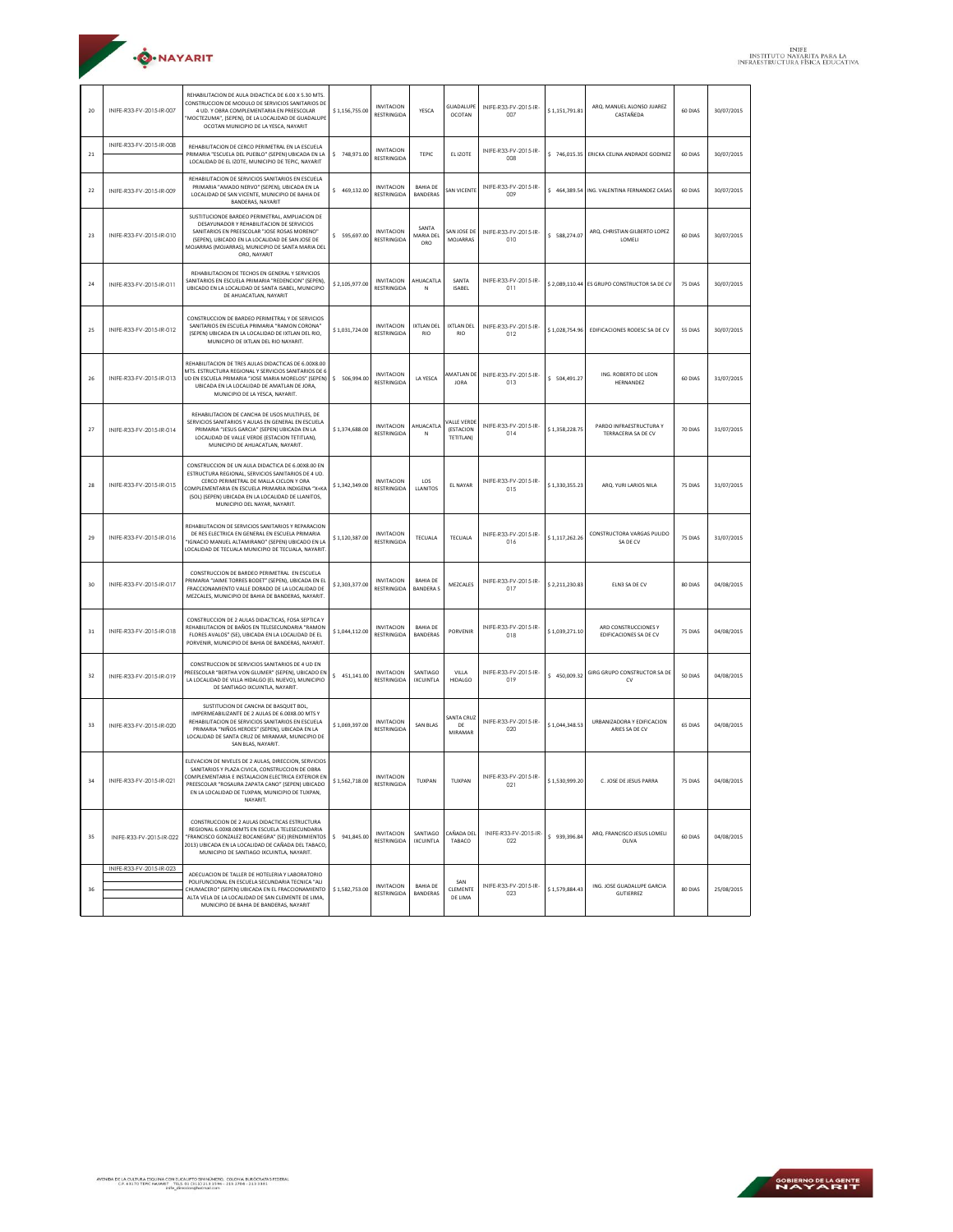| ·O·NAYARIT |  |
|------------|--|
|            |  |

| 37 | INIFE-R33-FV-2015-IR-024 | CONSTRUCCION DE 2 AULAS DIDACTICAS 2 E.E. EN ESCUELA<br>SECUNDARIA "BELISARIO DOMINGUEZ" (SE), UBICADA EN LA<br>CIUDAD DE TEPIC, MUNICIPIO DE TEPIC, NAYARIT                                                                                                                                                           | \$1,374,426.00 | <b>INVITACION</b><br><b>RESTRINGIDA</b> | TEPIC                              | TEPIC                                            | INIFE-R33-FV-2015-IR-<br>024                                 |                | \$1,368,217.36 MIRNA YADIRA GONZALEZ COBIAN                                     | 70 DIAS | 24/08/2015 |
|----|--------------------------|------------------------------------------------------------------------------------------------------------------------------------------------------------------------------------------------------------------------------------------------------------------------------------------------------------------------|----------------|-----------------------------------------|------------------------------------|--------------------------------------------------|--------------------------------------------------------------|----------------|---------------------------------------------------------------------------------|---------|------------|
| 38 | INIFE-R33-FV-2015-IR-025 | CONSTRUCCION DE SERVICIOS SANITARIOS Y OBRA<br>COMPLEMENTARIA EN ESCUELA PRIMARIA "BENITO JUAREZ"<br>(SEPEN), UBICADA EN LA LOCALIDAD DE PARAMITA,<br>MUNICIPIO DE ROSAMORADA, NAYARIT                                                                                                                                 | \$751,288.00   | <b>INVITACION</b><br>RESTRINGIDA        | <b>ROSAMORA</b><br>DA              | PARAMITA                                         | INIFE-R33-FV-2015-IR-<br>025                                 | \$749,816.55   | ALICIA CASTAÑEDA ALVAREZ                                                        | 70 DIAS | 25/08/2015 |
| 39 | INIFE-R33-FV-2015-IR-026 | REHABILITACION DE 6 AULAS DIDACTICAS EN ESCUELA<br>RIMARIA INDIGENA "AMADO NERVO" (SEPEN) UBICADA EN<br>LA LOCALIDAD DE NARANJITO DE COPAL, MUNICIPIO DE EL<br>NAYAR, NAYARIT                                                                                                                                          | \$1,455,213.00 | <b>INVITACION</b><br><b>RESTRINGIDA</b> | <b>FI NAYAR</b>                    | NARANJITO<br>DE COPAL                            | INIFE-R33-FV-2015-IR-<br>026                                 | \$1,452,847.31 | SPAD CONSTRUCTORA SA DE CV                                                      | 70 DIAS | 03/10/5877 |
| 40 | INIFE-R33-FV-2015-IR-027 | REHABILITACION DE SERVICIOS SANITARIOS Y REPARACION<br>DE BARDEO PERIMETRAL EN PREESCOLAR "SOR JUANA INES<br>DE LA CRUZ" (SEPEN), UBICADO EN LA LOCALIDAD DE EL<br>TAMARINDO MUNICIPIO DE ROSAMORADA, NAYARIT                                                                                                          | \$659,538.00   | <b>INVITACION</b><br><b>RESTRINGIDA</b> | ROSAMORA<br>DA                     | EL.<br>TAMARINDO                                 | INIFE-R33-FV-2015-IR-027                                     | \$ 659,038.04  | PEDRO DANIEL RENTERIA GARCIA                                                    | 65DIAS  | 09/10/2015 |
| 41 | INIFE-R33-FV-2015-IR-028 | CONSTRUCCION DE MODULO DE 3 AULAS Y SERVICIOS<br>SANITARIOS DE 12 UD ADOSADOS DE 6.00X8.00 MTS., PATIO<br>CIVICO, CERCO PERIMETRAL DE MALLA CICLON Y OBRA<br>COMPLEMENTARIA EN PREESCOLAR INDIGENA "NUEVA<br>CREACION" (SEPEN), UBICADO EN LA COLONIA 3 DE JULIO<br>DE LA CIUDAD DE TEPIC, MUNICIPIO DE TEPIC, NAYARIT | \$2,765,964.00 | <b>INVITACION</b><br><b>RESTRINGIDA</b> | <b>TEPIC</b>                       | TEPIC                                            | INIFE-R33-FV-2015-IR-028 \$2,685,406.16                      |                | ELN3 SA DE CV                                                                   | 81 DIAS | 08/10/2015 |
| 42 | INIFE-R33-FV-2015-IR-029 | CONSTRUCCION DE AULA DIDACTICA EN "PREESCOLAR<br>INDIGENA BILINGÜE" (SEPEN) UBICADO EN LA LOCALIDAD<br>DE EL MIRADOR MUNICIPIO DE EL NAYAR, NAYARIT                                                                                                                                                                    | \$523,815.00   | <b>INVITACION</b><br>RESTRINGIDA        | EL NAYAR                           |                                                  | EL MIRADOR   INIFE-R33-FV-2015-IR-029                        | \$522,884.28   | ARO, EDGAR PALAFOX PALACIOS                                                     | 65 DIAS | 09/10/2015 |
| 43 | INIFE-R33-FV-2015-IR-030 | REPARACION DE RED ELECTRICA EN GENERAL (SEGUNDA<br>TAPA) EN ESCUELA SECUNDARIA "LUIS DONALDO COLOSIO"<br>(SEPEN) UBICADA EN LA LOCALIDAD DE SAN VICENTE,<br>MUNICIPIO DE BAHIA DE BANDERAS, NAYARIT                                                                                                                    | \$1,679,454.00 | <b>INVITACION</b><br><b>RESTRINGIDA</b> | <b>BAHIA DE</b><br><b>BANDERAS</b> |                                                  | SAN VICENTE INIFE-R33-FV-2015-IR-030                         | \$1,677,029.24 | <b>INSTALACIONES</b><br>ELECTROMECANICAS Y<br>SUBESTACIONES SA DE CV            | 55 DIAS | 09/10/2015 |
| 44 | INIFF-R33-FV-2015-IR-031 | REHABILITACION DE SERVICIOS SANITARIOS Y<br>CONSTRUCCION DE OBRA COMPLEMENTARIA EN ESCUELA<br>PRIMARIA "ALFREDO V. BONFIL" (SEPEN) UBICADA EN LA<br>LOCALIDAD DE QUIMICHIS, MUNICIPIO DE TECUALA,<br>NAYARIT                                                                                                           | \$1,125,233.00 | <b>INVITACION</b><br><b>RESTRINGIDA</b> | <b>TECUALA</b>                     |                                                  | QUIMICHIS   INIFE-R33-FV-2015-IR-031                         | \$1,123,758.15 | ING. MOISES RODRIGUEZ CARLOS                                                    | 70 DIAS | 09/10/2015 |
| 45 | INIFE-R33-FV-2015-IR-032 | REHABILITACION DE SERVICIOS SANITARIOS EN PREESCOLAR<br>"ELOISA AGUIRRE DEL VALLE " (SE) DE LA LOCALIDAD DE<br>SANTA FE, MUNICIPIO DE JALA, NAYARIT                                                                                                                                                                    | \$396,254.00   | <b>INVITACION</b><br><b>RESTRINGIDA</b> | JALA                               | <b>SANTA FE</b>                                  | INIFE-R33-FV-2015-IR-032                                     | \$ 395,386.36  | CUALLI PROYECTOS SA DE CV                                                       | 55 DIAS | 09/10/2015 |
| 46 | INIFF-R33-FV-2015-IR-033 | CONSTRUCCION DE BARDEO PERIMETRAL EN PREESCOLAR<br>"CARMEN CALDERON" (SE) EN LA LOCALIDAD DE<br>ACAPONETA DEL MUNICIPIO DE ACAPONETA, NAYARIT                                                                                                                                                                          | \$663,297.00   | <b>INVITACION</b><br><b>RESTRINGIDA</b> | <b>ACAPONETA</b>                   | <b>ACAPONETA</b>                                 | INIFE-R33-FV-2015-IR-033                                     | \$ 656,487.36  | ARQ. LUIS RAMON GARCIA<br>RAMIREZ                                               | 50 DIAS | 09/10/2015 |
| 47 | INIFE-R33-FV-2015-IR-034 | REHABILITACION DE TECHOS Y REMODELACION DE BAÑOS<br>EN ESCUELA SECUNDARIA "SOLEDAD CARVAJAL CABEZUD"<br>(SE) UBICADA EN LA CIUDAD DE TEPIC, NAYARIT                                                                                                                                                                    | \$692,045.00   | <b>INVITACION</b><br><b>RESTRINGIDA</b> | <b>TEPIC</b>                       | TEPIC                                            | INIFE-R33-FV-2015-IR-034                                     | \$ 689,513.45  | DICONAY S DE RL DE CV                                                           | 70 DIAS | 12/10/2015 |
| 48 | INIFE-R33-FV-2015-IR-035 | CONSTRUCCION DE 2 AULAS DIDACTICAS 6.00X8.00 MTS. EN<br>ESCUELA PRIMARIA "PROF. J. CRUZ GUARDADO MARTINEZ<br>(SEPEN) DE LA LOCALIDAD DE HIGUERA BLANCA MUNICIPIO<br>DE BAHIA DE BANDERAS, NAYARIT.                                                                                                                     | \$768,775.00   | <b>INVITACION</b><br>RESTRINGIDA        | <b>BAHIA DE</b><br>BANDERAS        | <b>HIGUERA</b><br><b>BLANCA</b>                  | INIFE-R33-FV-2015-IR-035                                     |                | \$767,143.98 ARQ. FRANCISCO CRUZ GUTIERREZ                                      | 65 DIAS | 13/10/2015 |
| 49 | INIFE-R33-FV-2015-IR-036 | IMPERMEABILIZACION DE TECHOS EN 6 AULAS Y<br>REPARACION DE SERVICIOS SANITARIOS EN PREESCOLAR<br>"JEAN PIAGET" (SEPEN) MUNICIPIO DE COMPOSTELA,<br>NAYARIT                                                                                                                                                             | \$467,764.00   | <b>INVITACION</b><br><b>RESTRINGIDA</b> | COMPOSTEL<br>Α                     | COMPOSTEI<br>А                                   | INIFE-R33-FV-2015-IR-036                                     | \$458,127.57   | <b>GD PLANEACION ADMINISTRACION</b><br>Y CONSTRUCCION DE OBRAS S DE<br>RL DE CV | 50 DIAS | 13/10/2015 |
| 50 | INIFE-R33-FV-2015-IR-037 | CONSTRUCCION DE CANCHA DE USOS MULTIPLES EN<br>ESCUELA TELESECUNDARIA "LAZARO CARDENAS (SE) DE LA<br>LOCALIDAD DE JESUS MARIA MUNICIPIO DE AMATLAN DE<br>CAÑAS, NAYARIT.                                                                                                                                               | \$754,397.00   | <b>INVITACION</b><br><b>RESTRINGIDA</b> | AMATLAN DI<br>CAÑAS                |                                                  | JESUS MARIA INIFE-R33-FV-2015-IR-037                         | \$753,995.39   | ARO. MOISES AGRAZ ROJAS                                                         | 50 DIAS | 13/10/2015 |
| 51 | INIFE-R33-FV-2015-IR-038 | CONSTRUCCION DE SERVICIOS SANITARIOS DE 12 UD. Y<br>ORRA COMPLEMENTARIA EN ESCUELA TELESECUNDARIA<br>"SILVESTRE DURAN" (SE) DE LA LOCALIDAD DE LA BOQUITA.<br>MUNICIPIO DE ROSAMORADA, NAYARIT                                                                                                                         | \$891,216.00   | <b>INVITACION</b><br><b>RESTRINGIDA</b> | ROSAMORA<br>DA                     |                                                  | LA BOQUITA   INIFE-R33-FV-2015-IR-038                        | \$889,995.24   | CIVILES E INDUSTRIAL SA DE CV                                                   | 65 DIAS | 13/10/2015 |
| 52 | INIFE-R33-FV-2015-IR-039 | REHABILITACION DE SERVICIOS SANITARIOS DE 4 UD<br>PINTURA GENERAL Y OBRA EXTERIOR EN ESCUELA<br>TELESECUNDARIA "JOSE MARIA MORELOS Y PAVON (SE) DE<br>LA LOCALIDAD DE AMATLAN DE JORA, MUNICIPIO DE LA<br>YESCA NAYARIT.                                                                                               | \$401,588.00   | <b>INVITACION</b><br><b>RESTRINGIDA</b> | LA YESCA                           | AMATLAN DE<br><b>JORA</b>                        | INIFE-R33-FV-2015-IR-039                                     | \$ 399,971.97  | ING ILIAN MANUEL AYON<br>HERNANDEZ                                              | 60 DIAS | 13/10/2015 |
| 53 | INIFE-R33-FV-2015-IR-040 | CONSTRUCCION DE 2 AULAS DIDACTICAS, DIRECCION-<br>BODEGA DE 6.00X8.00 MTS EN ESCUELA PRIMARIA<br>"ALFREDO V. BONFIL" (SEPEN) DE LA LOCALIDAD SANTA<br>ROSA TAPACHULA DEL MUNICIPIO DE BAHIA DE BANDERAS,<br>NAYARIT.                                                                                                   | \$1,086,516.00 | <b>INVITACION</b><br>RESTRINGIDA        |                                    | BAHIA DE SANTA ROSA<br>BANDERAS TAPACHULA        | INIFE-R33-FV-2015-IR-040 \$1,079,500.73                      |                | ING. CARLOS ALBERTO GUTIERREZ<br>MACIEL                                         | 74 DIAS | 13/10/2015 |
| 54 | INIFE-R33-FV-2015-IR-041 | REHABILITACION DE TECHOS EN PREESCOLAR "MARIA<br>MONTESORI" COL. MIGUEL HIDALGO (SEPEN) DE LA<br>LOCALIDAD DE TEPIC, MUNICIPIO DE TEPIC, NAYARIT.                                                                                                                                                                      | \$318,197.00   | <b>INVITACION</b><br><b>RESTRINGIDA</b> | TEPIC                              | TEPIC                                            |                                                              |                | INIFE-R33-FV-2015-IR-041   \$ 317,052.39 CURBA CONSTRUCTORA SA DE CV            | 45 DIAS | 13/10/2015 |
| 55 | INIFE-R33-FV-2015-IR-042 | CONSTRUCCION DE AULA DIDACTICA AISLADA EN<br>TELESECUNDARIA "NIÑOS HEROES DE CHAPULTEPEC" (SE) DE<br>LA LOCALIDAD DE CORRAL DEL RISCO (PUNTA DE MITA)<br>MUNICIPIO DE BAHIA DE BANDERAS, NAYARIT                                                                                                                       |                | <b>INVITACION</b><br><b>RESTRINGIDA</b> | <b>BAHIA DE</b><br><b>BANDERAS</b> | CORRAL DEI<br><b>RISCO</b><br>(PUNTA DE<br>MITA) |                                                              |                | INIFE-R33-FV-2015-IR-042 \$ 415,149.45 ING. JOSE RAUL ANGELES ORTEGON           | 60 DIAS | 13/10/2015 |
| 56 | INIFE-R33-FV-2015-IR-043 | CONSTRUCCION DE CANCHA DE USOS MULTIPLES EN<br>ESCUELA PRIMARIA " FELIPE CARRILLO PUERTO" (SEPEN) DE<br>LA LOCALIDAD DE JESUS MARIA MUNICIPIO DE AMATLAN DE<br>CAÑAS, NAYARIT.                                                                                                                                         |                | <b>INVITACION</b><br><b>RESTRINGIDA</b> | AMATLAN DE<br>CAÑAS                |                                                  | JESUS MARIA INIFE-R33-FV-2015-IR-043                         | \$408,178.02   | MARIA ELENA VELAZQUEZ<br>SANDOVAL                                               | 45 DIAS | 13/10/2015 |
| 57 | INIFE-R33-FV-2015-IR-044 | CONSTRUCCION DE MODULO DE 3 AULAS Y SERVICIOS<br>ANITARIOS DE 12 UD ADOSADOS DE 6.00X8.00 MTS., PATIO<br>CIVICO, CERCO PERIMETRAL DE MALLA CICLON Y OBRA<br>COMPLEMENTARIA EN PREESCOLAR INDIGENA "NUEVA<br>CREACION" (SEPEN), UBICADO EN LA COLONIA 3 DE JULIO<br>DE LA CIUDAD DE TEPIC, MUNICIPIO DE TEPIC, NAYARIT  | \$766,396.00   | <b>INVITACION</b><br><b>RESTRINGIDA</b> | SANTIAGO<br><b>IXCUINTLA</b>       | PUERTA DE<br><b>PALAPARES</b>                    | INIFE-R33-FV-2015-IR-044 \$764,798.57                        |                | YURI LARIOS NILA                                                                | 65 DIAS | 20/10/2015 |
| 58 | INIFE-R33-FV-2015-IR-045 | REHABILITACION DE SERVICIOS SANITARIOS DE 8 UD. E<br>IMPERMEABILIZACION DE 4 AULAS DIDACTICAS EN ESCUELA<br>TELESECUNDARIA "LUIS VILLA CASTAÑEDA" (SE) UBICADA EN<br>LA LOCALIDAD DE EL RESBALON MPIO DE ACAPONETA,<br>NAYARIT                                                                                         | \$784,882.00   | <b>INVITACION</b><br>RESTRINGIDA        |                                    |                                                  | ACAPONETA EL RESBALON INIFE-R33-FV-2015-IR-045 \$ 781,652.29 |                | ARQ. GABRIEL ANTONIO ORTIZ<br><b>BORREGO</b>                                    | 60 DIAS | 20/10/2015 |

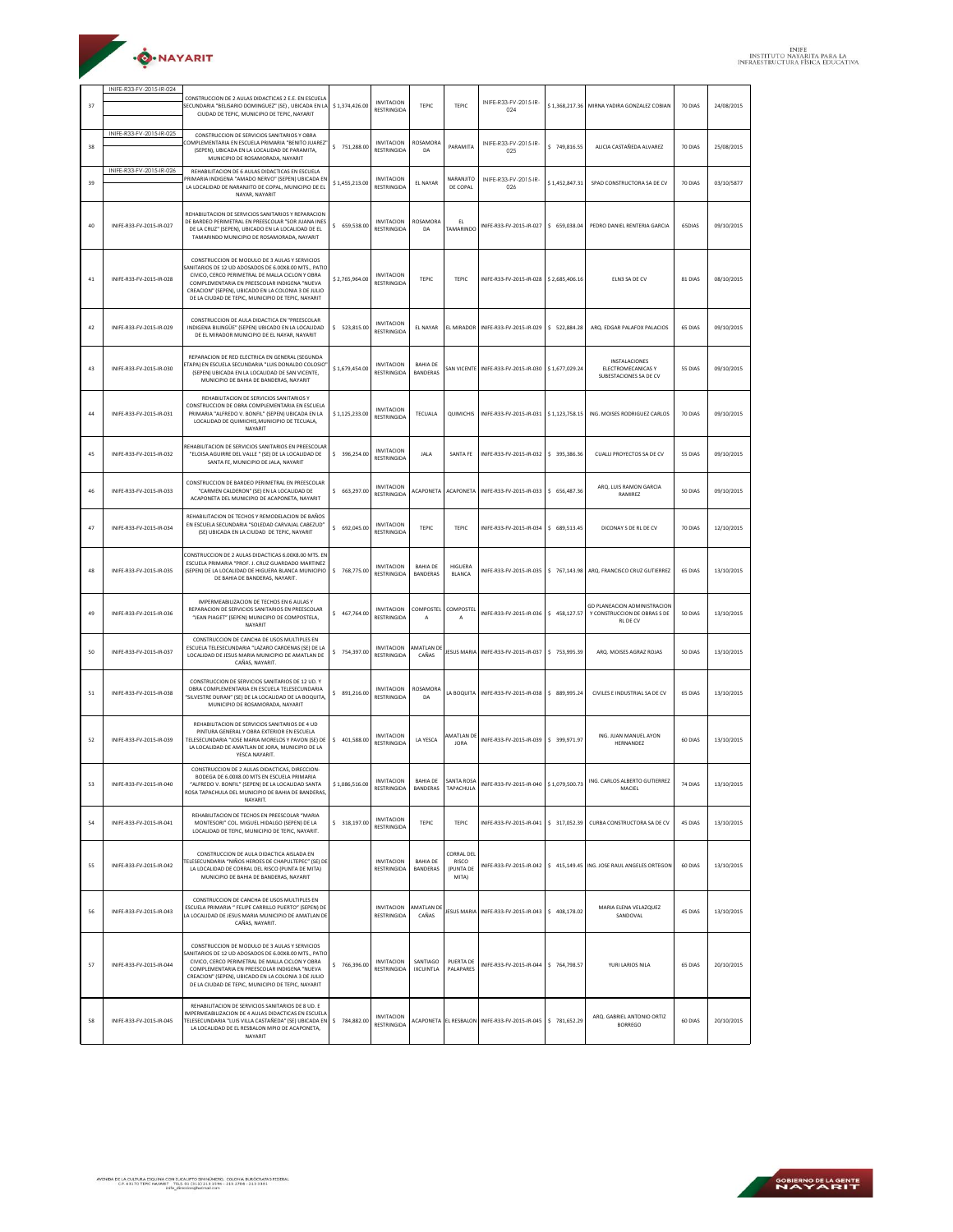| ·O·NAYARIT |  |
|------------|--|
|            |  |

| 59 | INIFE-R33-FV-2015-IR-046 | SUSTITUCION DE TECHOS DE 4 AULAS DIDACTICAS,<br>SANITARIOS Y LABORATORIO EN ESCUELA SECUNDARIA<br>"FELIPE CARRILLO PUERTO" (SEPEN) UBICADA EN LA<br>LOCALIDAD DE MEZQUITES EN EL MUNICIPIO DE AMATLAN<br>DE CAÑAS, NAYARIT                              | \$1,871,473.00 | <b>INVITACION</b><br><b>RESTRINGIDA</b> | AMATLAN D<br>CAÑAS                 | MEZQUITES                                     | INIFE-R33-FV-2015-IR-046 |                | \$1,868,690.72 PRR CONSTRUCTORA S DE RL DE CV                 | 67 DIAS  | 20/10/2015 |
|----|--------------------------|---------------------------------------------------------------------------------------------------------------------------------------------------------------------------------------------------------------------------------------------------------|----------------|-----------------------------------------|------------------------------------|-----------------------------------------------|--------------------------|----------------|---------------------------------------------------------------|----------|------------|
| 60 | INIFE-R33-FV-2015-IR-047 | REHABILITACION DE 2 AULAS DIDACTICAS EN ESCUELA<br>PRIMARIA "HERMENEGILDO GALEANA (SEPEN), UBICADA EN<br>LA LOCALIDAD DE LAS LUMBRES DEL MUNICIPIO DE<br>TECUALA, NAYARIT                                                                               | \$ 692,895.00  | <b>INVITACION</b><br><b>RESTRINGIDA</b> | TECUALA                            | LAS<br><b>LUMBRES</b>                         | INIFE-R33-FV-2015-IR-047 |                | \$692,747.51 ARQ. RICARDO VAZQUEZ CALVILLO                    | 60 DIAS  | 20/10/2015 |
| 61 | INIFE-R33-FV-2015-IR-048 | CONSTRUCCION DE BARDEO PERIMETRAL Y REPARACION DE<br>TECHOS DE AULAS DIDACTICAS EN GENERAL EN ESCUELA<br>SECUNDARIA TECNICA "REDENCION AGRARIA " (SEPEN)<br>UBICADA EN LA LOCALIDAD DE PANTANAL MUNICIPIO DE<br>XALISCO, NAYARIT                        | \$1,682,697.00 | <b>INVITACION</b><br><b>RESTRINGIDA</b> | XALISCO                            | PANTANAL                                      | INIFE-R33-FV-2015-IR-048 | \$1,682,206.97 | SERVICIOS DE INGENIERIA LA CRUZ,<br>S.A. DE C.V.              | 67 DIAS  | 20/10/2015 |
| 62 | INIFE-R33-FV-2015-IR-049 | CONSTRUCCIOND E 2 MODULOS DE AULAS (6 AULAS DE 6X6)<br>POR SUSTITUCION Y OBRA EXTERIOR EN ESCUELA PRIMARIA<br>"JUAN ESCUTIA" (SEPEN), UBICADA ENLA LOCALIDAD DE LA<br>PEÑITA DE JALTEMBA EN EL MUNICIPIO DE COMPOSTELA,<br>NAYARIT                      | \$2,215,670.00 | <b>INVITACION</b><br><b>RESTRINGIDA</b> | COMPOSTEL<br>А                     | PEÑITA DE<br><b>JALTEMBA</b>                  | INIFE-R33-FV-2015-IR-049 |                | \$ 2,210,432.98 ES GRUPO CONSTRUCTOR SA DE CV                 | '67 DIAS | 20/10/2015 |
| 63 | INIFE-R33-FV-2015-IR-050 | REHABILITACION GENERAL DE 8 AULAS Y RED ELECTRICA<br>EXTERIOR EN ESCUELA PRIMARIA "MELCHOR OCAMPO"<br>(SEPEN) UBICADO EN LA LOCALIDAD DE EL JICOTE<br>MUNICIPIO DE TEPIC, NAYARIT.                                                                      | \$2,552,452.00 | <b>INVITACION</b><br><b>RESTRINGIDA</b> | <b>TEPIC</b>                       | <b>JICOTE</b>                                 | INIFE-R33-FV-2015-IR-050 | \$2,550,053.83 | <b>GRUPO CONSTRUCTOR ILLMAN S</b><br>DE RL DE CV              | 67 DIAS  | 24/10/2015 |
| 64 | INIFE-R33-FV-2015-IR-051 | CONSTRUCCION DE UN AULA DE 2 E.E. EN PLANTA ALTA<br>PARA EL "COLEGIO DE ESTUDIOS CIENTIFICOS Y<br>TECNOLOGICOS DEL ESTADO DE NAYARIT" UBICADO EN LA<br>LOCALIDAD DE SAN JUAN DE ABAJO, MUNICIPIO DE BAHIA<br>DE BANDERAS; NAYARIT.                      | \$421,762.00   | <b>INVITACION</b><br><b>RESTRINGIDA</b> | <b>BAHIA DE</b><br><b>BANDERAS</b> | AN JUAN DI<br>ABAJO                           | INIFE-R33-FV-2015-IR-051 | \$420,929.64   | ARQ. JUAN MANUEL MONTES<br>GOMEZ                              | 60 DIAS  | 26/10/2015 |
| 65 | INIFE-R33-FV-2015-IR-052 | CONSTRUCCION DE AULA DIDACTICA ESTRUCTURA U2-C EN<br>PLANTA BAJA EN "COLEGIO DE ESTUDIOS CIENTIFICOS Y<br>TECNOLOGICOS DEL ESTADO DE NAYARIT"(C.E.C.Y.T.E) NO. 6<br>EN LA LOCALIDAD DE SAN FELIPE AZTATAN, MUNICIPIO DE<br>TECUALA, NAYARIT.            | \$782,880.00   | <b>INVITACION</b><br><b>RESTRINGIDA</b> | TECUALA                            | SAN FFI IPF<br><b>AZTATAN</b>                 | INIFE-R33-FV-2015-IR-052 | \$781,971.35   | <b>CONSTRUCCIONES E INGENIERIAS</b><br><b>GCH SA DE CV</b>    | 67 DIAS  | 26/10/2015 |
| 66 | INIFE-R33-FV-2015-IR-053 | REHABILITACION DE AULA Y SERVICIOS SANITARIOS EN<br>ESCUELA TELESECUNDARIA "FRANCISCO PERALES LOBATO"<br>(SE) UBICADA EN LA LOCALIDAD DE (ACATAN DE LAS PIÑAS),<br>MUNICIPIO DE SANTIAGO IXCUINTLA, NAYARIT.                                            | \$447,705.00   | <b>INVITACION</b><br><b>RESTRINGIDA</b> | SANTIAGO<br><b>IXCUINTLA</b>       | <b>ACATAN DE</b><br>LAS PIÑAS                 | INIFE-R33-FV-2015-IR-053 | \$442,175.06   | <b>GABRIEL PLASCENCIA LOPEZ</b>                               | 60 DIAS  | 26/10/2015 |
| 67 | INIFE-R33-FV-2015-IR-054 | ADECUACION DE AULA DE MEDIOS Y CONSTRUCCION DE<br>CISTERNA DE 10 M3 EN ESCUELA PRIMARIA "GABRIEL<br>LEYVA" (SE) UBICADA EN LA COLONIA CENTRO DE LA<br>CIUDAD DE TEPIC, NAYARIT.                                                                         | \$415,690.00   | <b>INVITACION</b><br><b>RESTRINGIDA</b> | <b>TEPIC</b>                       | <b>TEPIC</b>                                  | INIFE-R33-FV-2015-IR-054 | \$414,211.22   | ARQ. ULISES JAVIER RIVAS<br>ALTAMIRANO                        | 45 DIAS  | 26/10/2015 |
| 68 | INIFE-R33-FV-2015-IR-055 | CONSTRUCCION DE SERVICIOS SANITARIOS DE 4 UD Y OBRA<br>COMPLEMENTARIA EN ESCUELA PRIMARIA "20 DE<br>NOVIEMBRE" (SEPEN), UBICADA EN LA LOCALIDAD DE EL<br>CANTON DE LOZADA, MUNICIPIO DE SANTIAGO<br>IXCUINTLA, NAYARIT.                                 | \$417.041.00   | <b>INVITACION</b><br><b>RESTRINGIDA</b> | SANTIAGO<br><b>IXCUINTLA</b>       | <b>CANTON DE</b><br>LOZADA                    | INIFE-R33-FV-2015-IR-055 | \$417,015.96   | ING. CIPRIANO RENTERIA<br>SEGOVIANO                           | 50 DIAS  | 02/11/2015 |
| 69 | INIFE-R33-FV-2015-IR-056 | REHABILITACION DE 3 AULAS, AREA ADMINISTRATIVA Y<br>BODEGA EN ESCUELA SECUNDARIA "CONSTITUCION DE<br>1857" (SE), UBICADA EN LA LOCALIDAD DE COMPOSTELA,<br>MUNICIPIO DE COMPOSTELA, NAYARIT                                                             | \$1,314,495.00 | <b>INVITACION</b><br><b>RESTRINGIDA</b> | COMPOSTEL<br>А                     | COMPOSTE<br>А                                 | INIFE-R33-FV-2015-IR-056 | \$1,313,252.61 | ARO, AMPARO DEYANIRA<br>ALVARADO RODRIGUEZ                    | 60 DIAS  | 02/11/2015 |
| 70 | INIFE-R33-FV-2015-IR-057 | REHABILITACION DE SERVICIOS SANITARIOS Y<br>CONSTRUCCION DE OBRA COMPLEMENTARIA EN ESCUELA<br>SECUNDARIA "MOISES SAENZ GARZA" (SEPEN), UBICADA EN<br>LA LOCALIDAD DE JALCOCOTAN, MUNICIPIO DE SAN BLAS<br>NAYARIT                                       | \$766,972.00   | <b>INVITACION</b><br><b>RESTRINGIDA</b> | <b>SAN BLAS</b>                    | <b>JALCOCOTAN</b>                             | INIFE-R33-FV-2015-IR-057 |                | \$764,677.17 ING. VALENTINA FERNANDEZ CASAS                   | 60 DIAS  | 02/11/2015 |
| 71 | INIFE-R33-FV-2015-IR-058 | CONSTRUCCION DE AULA DIDACTICA EN ESTRUCTURA<br>REGIONAL 6.00 X 8.00 MTS. AISLADA EN ESCUELA<br>TELESECUNDARIA "PAULINO VERDIN ROSALES" (SE),<br>UBICADA EN LA LOCALIDAD DE LLANO DEL TIGRE,<br>MUNICIPIO DE ROSAMORADA, NAYARIT                        | \$454,974.00   | <b>INVITACION</b><br><b>RESTRINGIDA</b> | ROSAMORA<br>DA                     | LLANO DEL<br>TIGRE                            | INIFE-R33-FV-2015-IR-058 | \$453,354.05   | ING. PIERO MASCORRO OLMOS                                     | 60 DIAS  | 02/11/2015 |
| 72 | INIFE-R33-FV-2015-IR-059 | REHABILITACION DE RED ELECTRICA GENERAL DE EDIFICIOS<br>EN ESCUELA SECUNDARIA TECNICA NO. 7 "CRISTOBAL<br>COLON" (SEPEN). UBICADA EN LA LOCALIDAD DE SAN BLAS,<br>MUNICIPIO DE NAYARIT                                                                  | \$2.216.141.00 | <b>INVITACION</b><br><b>RESTRINGIDA</b> | <b>SAN BLAS</b>                    | <b>SAN BLAS</b>                               | INIFE-R33-FV-2015-IR-059 | \$2,213,440.89 | INSTALACIONES<br>ELECTROMECANICAS Y<br>SUBESTACIONES SA DE CV | 50 DIAS  | 02/11/2015 |
| 73 | INIFE-R33-FV-2015-IR-060 | REHABILITACION DE TECHOS EN GENERAL DEL PLANTEL EN<br>ESCUELA PRIMARIA "NARCISO MENDOZA" (SEPEN),<br>UBICADA EN LA LOCALIDAD DE IXTLAN DEL RIO, MUNICIPIO<br>DE IXTI AN DEL RIO, NAYARIT.                                                               | \$958,674.00   | <b>INVITACION</b><br><b>RESTRINGIDA</b> | <b>IXTLAN DEL</b><br><b>RIO</b>    | <b>IXTLAN DEL</b><br><b>RIO</b>               | INIFE-R33-FV-2015-IR-060 | \$955,085,70   | ARQ. FERNANDO JESUS SANCHEZ<br>SATARAIN                       | 59 DIAS  | 03/11/2015 |
| 74 | INIFE-R33-FV-2015-IR-061 | ONSTRUCCION DE 270.00 MTS DE BARDEO PERIMETRAL EN<br>ESCUELA TELESECUNDARIA "FIDEL HERRERA VILLA" (SE)<br>UBICADA EN LA LOCALIDAD DE PAJARITOS, MUNICIPIO DE<br>TECUALA, NAYARIT.                                                                       | \$931,995.00   | <b>INVITACION</b><br><b>RESTRINGIDA</b> | <b>TECUALA</b>                     | PAJARITOS                                     | INIFF-R33-FV-2015-IR-061 | \$919,408.72   | <b>ISLAS VERA DISEÑO Y</b><br>CONSTRUCCION SA DE CV           | 59 DIAS  | 03/11/2015 |
| 75 | INIFE-R33-FV-2015-IR-062 | REHABILITACION DE SERVICIOS SANITARIOS E<br>IMPERMEARILIZACION DE 3 AUJAS DIDACTICAS EN ESCUELA<br>TELESECUNDARIA "RICARDO FLORES MAGON", (SE)<br>UBICADA EN LA LOCALIDAD DE VADO DEL CORA (ESTACION<br>PANI), MUNICIPIO DE SANTIAGO IXCUINTLA, NAYARIT | \$ 583,401.00  | <b>INVITACION</b><br><b>RESTRINGIDA</b> | SANTIAGO<br><b>IXCUINTLA</b>       | VADO DEL<br>CORA<br><b>(ESTACION</b><br>PANI) | INIFE-R33-FV-2015-IR-062 | \$582,247.81   | RIPEJMA CONSTRUCCIONES SA DE<br><b>CV</b>                     | 59 DIAS  | 03/11/2015 |
| 76 | INIFE-R33-FV-2015-IR-063 | REPARACION DE 2 AULAS DIDACTICAS. CONSTRUCCION DE<br>DIRECCION EN ESCUELA PRIMARIA INDIGENA "OLIVERIO<br>VARGAS HERNANDEZ" (SEPEN) UBICADA EN LA LOCALIDAD<br>DE ZOQUIPAN, MUNICIPIO DEL NAYAR, NAYARIT                                                 | \$956,545.00   | <b>INVITACION</b><br><b>RESTRINGIDA</b> | EL NAYAR                           | ZOQUIPAN                                      | INIFE-R33-FV-2015-IR-063 | \$953,081.91   | ING. CARLOS ABEL RODRIGUEZ<br><b>ALCANTAR</b>                 | 59 DIAS  | 03/11/2015 |
| 77 | INIFE-R33-FV-2015-IR-064 | CONSTRUCCION DE AULA DIDACTICA ESTRUCTURA<br>REGIONAL 6.00X8.00 MTS EN ESCUELA PRIMARIA<br>"JAKAMUNA" (SEPEN) UBICADA EN LA LOCALIDAD DE<br>ENCINOS. MUNICIPIO DEL NAYAR. NAYARIT.                                                                      | \$ 638,758.00  | <b>INVITACION</b><br><b>RESTRINGIDA</b> | EL NAYAR                           | <b>ENCINOS</b>                                | INIFE-R33-FV-2015-IR-064 | \$ 638,085.31  | LIC. RAUL ROSAS OREGEL                                        | 59 DIAS  | 03/11/2015 |

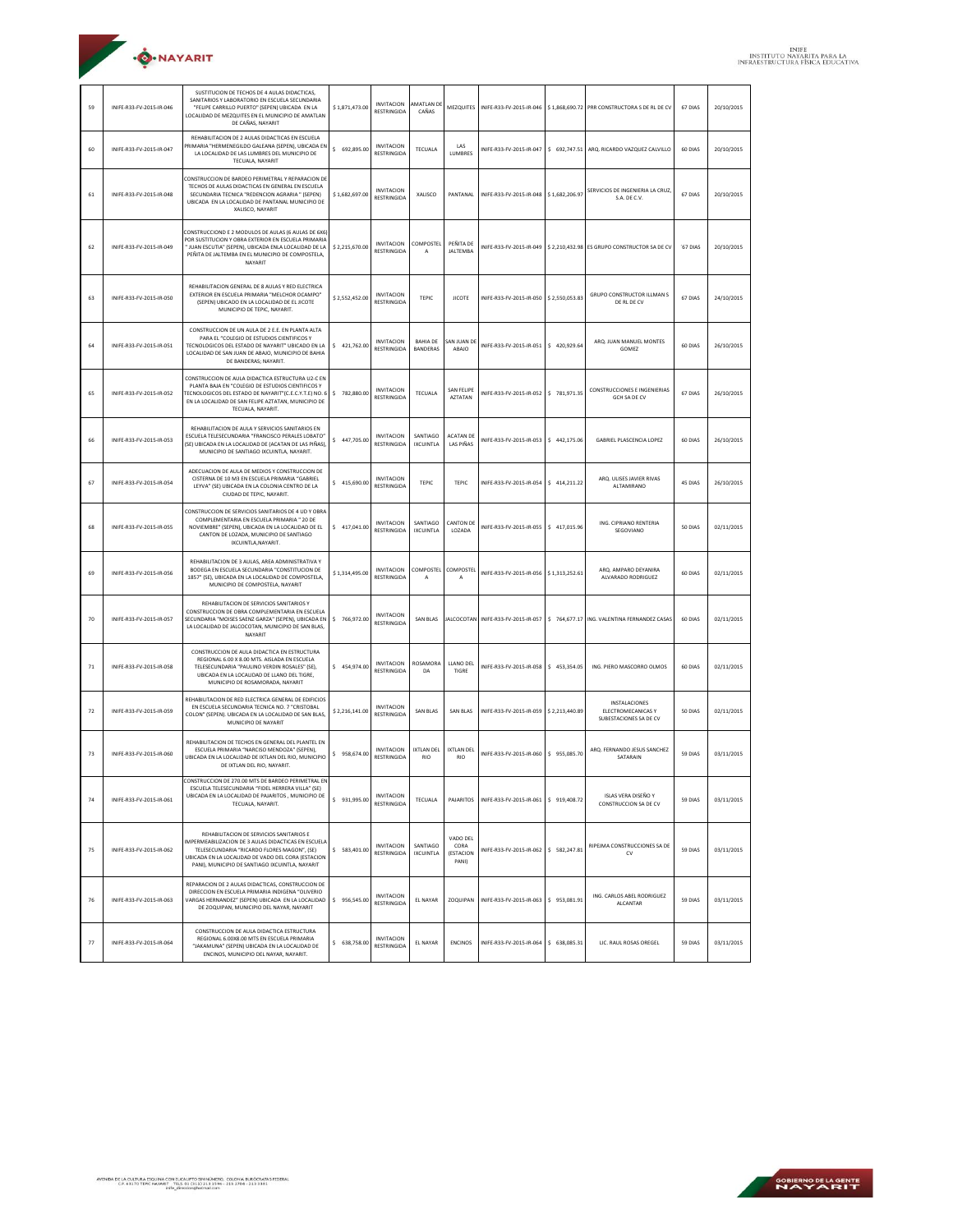| <b>O</b> ·NAYARIT |  |
|-------------------|--|
|                   |  |

| 78  | INIFE-R33-FV-2015-IR-065 | CONSTRUCCION DE DIRECCION, ESTRUCTURA REGIONAL<br>6.00 X 8.00 MTS. Y SUSTICUCION DE CANCHA DE USOS<br>MULTIPLES EN ESCUELA TELESECUNDARIA "AMADO NERVO"<br>(SE), UBICADA EN LA LOCALIDAD DE NOVILLERO MUNICIPIO<br>DE TECUALA, NAYARIT.                      | \$1,224,886.00 | <b>INVITACION</b><br>RESTRINGIDA        | <b>TECUALA</b>                     | EL.<br>NOVILLERO                | INIFF-R33-FV-2015-IR-065                    | \$1,223,315.61 | EDIFICAZIONE AMARAL SA DE CV                                          | 65 DIAS | 01/12/2015 |
|-----|--------------------------|--------------------------------------------------------------------------------------------------------------------------------------------------------------------------------------------------------------------------------------------------------------|----------------|-----------------------------------------|------------------------------------|---------------------------------|---------------------------------------------|----------------|-----------------------------------------------------------------------|---------|------------|
| 79  | INIFE-R33-FV-2015-IR-066 | REHABILITACION DE MODULO DE 2 AULAS DIDACTICAS Y<br>SERVICIOS SANITARIOS EN ESCUELA PRIMARIA "BENITO<br>JUAREZ" (SEPEN), UBICADA EN LA LOCALIDAD DE LAS PILAS<br>(EL TEPEGUAJE), MUNICIPIO DE TEPIC, NAYARIT                                                 | \$908,231.00   | <b>INVITACION</b><br><b>RESTRINGIDA</b> | TEPIC                              | LAS PILAS (E<br>TEPEGUAJE)      | INIFE-R33-FV-2015-IR-066                    | \$905,380.80   | GI Y ALEJANDRO, S.A. DE C.V.                                          | 70 DIAS | 30/11/2015 |
| 80  | INIFE-R33-FV-2015-IR-067 | CONSTRUCCION DE AULA DE USOS MULTIPLES 8X12 MTS. EN<br>ESCUELA PRIMARIA " REPUBLICA DE CUBA" (SEPEN),<br>UBICADA EN LA LOCALIDAD DE LAS JARRETADERAS.<br>MUNICIPIO DE BAHIA DE BANDERAS, NAYARIT                                                             | \$758,852.00   | <b>INVITACION</b><br><b>RESTRINGIDA</b> | <b>BAHIA DE</b><br><b>BANDERAS</b> | LAS<br><b>JARRETADER</b><br>AS  | INIFE-R33-FV-2015-IR-067                    | \$748,044.37   | ING. JOSE MANUEL MORENO<br>OLMEDO                                     | 60 DIAS | 01/12/2015 |
| 81  | INIFE-R33-FV-2015-IR-068 | CONSTRUCCION DE LARORATORIO POLIFUNCIONAL EN<br>SCUELA TELESECUNDARIA "JOSE MARIA PINO SUAREZ" (SE),<br>UBICADA EN LA LOCALIDAD DE HIGUERA BLANCA,<br>MUNICIPIO DE BAHIA DE BANDERAS, NAYARIT                                                                | \$1,205,916.00 | <b>INVITACION</b><br><b>RESTRINGIDA</b> | <b>BAHIA DE</b><br><b>BANDERAS</b> | <b>HIGUERA</b><br><b>BLANCA</b> | INIFF-R33-FV-2015-IR-068                    |                | \$1,204,876.07 ING. JOSE RAUL ANGELES ORTEGON                         | 70 DIAS | 01/12/2015 |
| 82  | INIFE-R33-FV-2015-IR-069 | CONSTRUCCION DE AULA DE MEDIOS DE 6.00X8.00 MTS. EN<br><b>ESCUELA TELESECUNDARIA "FERNANDO MONTES DE OCA"</b><br>(SE), UBICADA EN LA LOCALIDAD DE RINCON DE<br>GUAYABITOS, MUNICIPIO DE COMPOSTELA, NAYARIT                                                  | \$737,402.00   | <b>INVITACION</b><br><b>RESTRINGIDA</b> | COMPOSTEI<br>А                     |                                 | GUAYABITOS INIFE-R33-FV-2015-IR-069         | \$737,401.97   | CONSTRUCTORA MARALINE S DE RL<br>DE CV                                | 65 DIAS | 01/12/2015 |
| 83  | INIFE-R33-FV-2015-IR-070 | REHABILITACION DE BARDEO PERIMETRAL Y ANDADOR EN<br>ESCUELA PRIMARIA "EMILIANO ZAPATA" (SEPEN), UBICADA<br>EN LA LOCALIDAD DE ESTANCIA DE LOS LOPEZ, MUNICIPIO<br>DE AMATLAN DE CAÑAS, NAYARIT                                                               | \$715,419.00   | <b>INVITACION</b><br><b>RESTRINGIDA</b> | AMATLAN DE<br>CAÑAS                | <b>ESTANCIA DE</b><br>LOS LOPEZ | INIFE-R33-FV-2015-IR-070                    | \$713,622.20   | ING. MANUEL CORREA CERVANTES                                          | 55 DIAS | 01/12/2015 |
| 84  | INIFE-R33-FV-2015-IR-071 | CONSTRUCCION DE AULA DIDACTICA ESTRUCTURA U2-C EN<br>C.E.C.Y.T.E.N. UBICADO EN LA LOCALIDAD DE LAS VARAS.<br>MUNICIPIO DE COMPOSTELA, NAYARIT.                                                                                                               | \$600,627.00   | <b>INVITACION</b><br><b>RESTRINGIDA</b> | COMPOSTEI<br>А                     | <b>LAS VARAS</b>                | INIFE-R33-FV-2015-IR-071-<br>$\mathbf{1}$   | \$593,167.24   | ARO BERING ISRAEL VILLEGAS<br><b>ALANIZ</b>                           | 60 DIAS | 03/12/2015 |
| 85  | INIFE-R33-FV-2015-IR-071 | IMPERMEABILIZACIÓN DE MODULO DE 3 AULAS<br>DIDACTICAS, DIRECCION Y SERVICIOS SANITARIOS EN<br>PREESCOLAR "MIGUEL HIDALGO" (SEPEN), UBICADO EN LA<br>LOCALIDAD DE ZACUALPAN, MUNICIPIO DE COMPOSTELA<br>NAYARIT.                                              | \$499,313.00   | <b>INVITACION</b><br><b>RESTRINGIDA</b> | COMPOSTEI<br>А                     | ZACUALPAN                       | INIFE-R33-FV-2015-IR-071-<br>$\overline{2}$ | \$493,297.62   | ARQ, BERING ISRAEL VILLEGAS<br><b>ALANIZ</b>                          | 45 DIAS | 03/12/2015 |
| 86  | INIFE-R33-FV-2015-IR-072 | REHABILITACION DE SERVICIOS SANITARIOS Y OBRA<br>COMPLEMENTARIA EN PREESCOLAR "LUIS CASTILLO LEDON'<br>(SE) UBICADO EN LA LOCALIDAD DE PLATANITOS, MUNICIPIO<br>DE TEPIC, NAYARIT.                                                                           | \$423,277.00   | <b>INVITACION</b><br><b>RESTRINGIDA</b> | <b>TEPIC</b>                       | <b>PLATANITOS</b>               | INIFE-R33-FV-2015-IR-072-<br>$\mathbf{1}$   | \$423,202.51   | ARQ. JUAN MANUEL MONTES<br>GOMEZ                                      | 60 DIAS | 03/12/2015 |
| 87  | INIFE-R33-FV-2015-IR-072 | REHABILITACION DE TECHOS DE 2 AULAS EN PREESCOLAR<br>"FCO VILLEGAS LOERA" (SE), UBICADO EN MUNICIPIO DE<br>TEPIC, NAYARIT.                                                                                                                                   | \$132,497.00   | <b>INVITACION</b><br><b>RESTRINGIDA</b> | TEPIC                              | TEPIC                           | INIFE-R33-FV-2015-IR-072<br>$\mathbf 2$     | \$132,410.03   | ARO, JUAN MANUEL MONTES<br>GOMEZ                                      | 40 DIAS | 03/12/2015 |
| 88  | INIFE-R33-FV-2015-IR-073 | CONSTRUCCION DE 2 AULAS DIDACTICAS; UNA EN<br>STRUCTURA "U2-C" DE 3 E.E. Y OTRA EN ESTRUCTURA "U1-<br>C" DE 2 E.E. EN ESCUELA SECUNDARIA "EDUARDO PAZ<br>SALAZAR" (SE), UBICADA EN EL MUNICIPIO DE TEPIC,<br>NAYARIT.                                        | \$1,226,778.00 | <b>INVITACION</b><br>RESTRINGIDA        | <b>TEPIC</b>                       | TEPIC                           | INIFE-R33-FV-2015-IR-073 \$1,225,573.63     |                | SERVICIOS PROFECIONALES EN<br>ARQUITECTURA Y DECORACION SA<br>DE CV   | 70 DIAS | 03/12/2015 |
| 89  | INIFE-R33-FV-2015-IR-074 | REHABILITACION DE 3 AULAS DIDACTICAS EN ESCUELA<br>TELESECUNDARIA "MOISES AYALA ACOSTA" (SE), UBICADA<br>EN LA LOCALIDAD DE SANTA TERESA, MUNICIPIO DE EL<br>NAYAR, NAYARIT.                                                                                 | \$482.687.00   | <b>INVITACION</b><br><b>RESTRINGIDA</b> | <b>EL NAYAR</b>                    | SANTA<br><b>TERESA</b>          | INIFE-R33-FV-2015-IR-074                    | \$480,794.68   | ING. JESUS ALFREDO PINTADO<br>VARGAS                                  | 45 DIAS | 03/12/2015 |
| 90  | INIFE-R33-FV-2015-IR-075 | CONSTRUCCION DE AULA DE MEDIOS, ESTRUCTURA<br>REGIONAL DE 6.00X 8.00 MTS EN ESCUELA TELESECUNDARIA<br>"VENUSTIANO CARRANZA" (SE), UBICADA EN LA LOCALIDAD<br>DE LA YESCA, EN EL MUNICIPIO DE LA YESCA, NAYARIT.                                              | \$1,256,108.00 | <b>INVITACION</b><br><b>RESTRINGIDA</b> | LA YESCA                           | LA YESCA                        | INIFE-R33-FV-2015-IR-075 \$1,251,131.28     |                | ARQ. CRUZ GUADALUPE GARCIA<br>ACEDO                                   | 65 DIAS | 03/12/2015 |
| 91  | INIFE-R33-FV-2015-IR-076 | CONSTRUCCION DE AULA COCINA EN ESTRUCTURA<br>REGIONAL DE 6.00X8.00MTS EN ESCUELA PRIMARIA<br>"BENITO JUAREZ" (SEPEN), UBICADA EN LA LOCALIDAD DE<br>PUENTE DE CAMOTLAN, MUNICIPIO DE LA YESCA, NAYARIT.                                                      | \$ 831,154.00  | <b>INVITACION</b><br><b>RESTRINGIDA</b> | LA YESCA                           | PUENTE DE<br>CAMOTLAN           | INIFE-R33-FV-2015-IR-076                    | \$ 825,666.64  | ARQ. JOSE LUIS LOPEZ BENITEZ                                          | 60 DIAS | 03/12/2015 |
| 92  | INIFE-R33-FV-2015-IR-077 | CONSTRUCCION DE BARDEO PERIMETRAL EN ESCUELA<br>PRIMARIA "ESTADO DE NAYARIT" (SEPEN), UBICADO EN LA<br>LOCALIDAD DE JALCOCOTAN, MUNICIPIO DE SAN BLAS.<br>NAYARIT                                                                                            | \$322,606.46   | <b>INVITACION</b><br><b>RESTRINGIDA</b> | <b>SAN BLAS</b>                    |                                 | JALCOCOTAN INIFE-R33-FV-2015-IR-077         | \$ 322,606.46  | ING. JESUS ALFREDO PINTADO<br>VARGAS                                  | 50 DIAS | 04/12/2015 |
| 93  | INIFE-R33-FV-2015-IR-078 | CONSTRUCCION DE TALLERES DE COCINA Y OBRA<br>COMPLEMENTARIA EN ESCUELA SECUNDARIA "FERNANDO<br>MONTAÑO" (SE) UBICADA EN EL FRACCIONAMIENTO<br>JACARANDAS DE LA CIUDAD DE TEPIC, MUNICIPIO DE TEPIC,<br>NAYARIT                                               | \$1,010,517.00 | <b>INVITACION</b><br><b>RESTRINGIDA</b> | TEPIC                              | TEPIC                           | INIFE-R33-FV-2015-IR-078 \$1,009,573.45     |                | ARQ, JOSE ISABEL PACHECO<br><b>ROSALES</b>                            | 70 DIAS | 03/12/2015 |
| 94  | INIFE-R33-FV-2015-IR-079 | CONSTRUCCION DE AULA DE MEDIOS DE 6.00X8.00 MTS.<br>ADOSADA Y DIRECCION EN ESCUELA PRIMARIA " CAUDILLOS<br>DE MEXICO" (SE), UBICADA EN INFONAVIT LAS BRISAS DE LA<br>CIUDAD DE TEPIC, MUNICIPIO DE TEPIC, NAYARIT                                            | \$1,025,206.00 | <b>INVITACION</b><br><b>RESTRINGIDA</b> | TEPIC                              | <b>TEPIC</b>                    |                                             |                | INIFE-R33-FV-2015-IR-079 \$1.023.027.04 ARQ, RICARDO VAZQUEZ CALVILLO | 65 DIAS | 03/12/2015 |
| 95  | INIFE-R33-FV-2015-IR-080 | REHABILITACION DE RED ELECTRICA GENERAL EN<br>PREESCOLAR "FEDERICO FROEBEL" (SE), UBICADO EN LA<br>LOCALIDAD DE XALISCO, DEL MUNICIPIO DE XALISCO,<br>NAYARIT                                                                                                | \$446,638.00   | <b>INVITACION</b><br><b>RESTRINGIDA</b> | XALISCO                            | XALISCO                         | INIFE-R33-FV-2015-IR-080                    | \$442,819.37   | INSTALACIONES<br>ELECTROMECANICAS Y<br>SUBESTACIONES SA DE CV         | 30 DIAS | 04/12/2015 |
| 96  | INIFE-R33-FV-2015-IR-081 | REHABILITACION DE RED ELECTRICA GENERAL, SUMINISTRO<br>Y COLOCACION DE TRANSFORMADOR DE 75 KVA E<br>INSTALACION DE MALLA DE SEGURIDAD EN ESCUELA<br>PRIMARIA "JOSE MARIA MORELOS" (SE), UBICADO EN LA<br>LOCALIDAD DE TUXPAN MUNICIPIO DE TUXPAN NAYARIT     | \$1,087,994.00 | <b>INVITACION</b><br><b>RESTRINGIDA</b> | TUXPAN                             | TUXPAN                          | INIFE-R33-FV-2015-IR-081                    | \$1,086,264.24 | MEGA SERVICIOS<br>ELECTROMECANICOS SA                                 | 50 DIAS | 04/12/2015 |
| 97  | INIFE-R33-FV-2015-IR-082 | CONSTRUCCION DE UN AULA COCINA AISLADA DE 6.00 X<br>8.00 MTS. Y OBRA COMPLEMENTARIA EN ESCUELA "MIGUEL<br>HIDALGO" (SEPEN), UBICADA EN LA LOCALIDAD DE<br>CERRITOS, MUNICIPIO DE AMATLAN DE CAÑAS, NAYARIT                                                   | \$670.167.00   | <b>INVITACION</b><br><b>RESTRINGIDA</b> | <b>MATLAN DE</b><br>CAÑAS          | <b>CERRITOS</b>                 | INIFE-R33-FV-2015-IR-082                    | \$ 668,004.73  | <b>INNOVACION CONSTRUCCIONES Y</b><br>DISEÑO SA DE CV                 | 60 DIAS | 04/12/2015 |
| 98  | INIFE-R33-FV-2015-IR-083 | REHABILITACION GENERAL DE RED ELECTRICA (2 TALLERES,<br>BIBLIOTECA, 12 AULAS, ADMINISTRACION) 1era ETAPA EN<br>ESCUELA SECUNDARIA "AMADO NERVO" VALLE DORADO<br>(SEPEN). UBICADO EN LA LOCALIDAD DE MEZCALES, DEL<br>MUNICIPIO DE BAHIA DE BANDERAS, NAYARIT | \$1,298,219.00 | <b>INVITACION</b><br><b>RESTRINGIDA</b> | <b>BAHIA DE</b><br><b>BANDERAS</b> | MEZCALEZ                        | INIFE-R33-FV-2015-IR-083                    |                | \$1,293,255.64 PEDRO ANTONIO TIZNADO OLVERA                           | 50 DIAS | 04/12/2015 |
| 99  | INIFE-R33-FV-2015-IR-084 | REHABILITACION DE LABORATORIO DE CIENCIA EN ESCUELA<br>SECUNDARIA "FRAY JUNIPERO SERRA" (SEPEN), UBICADA EN<br>LA LOCALIDAD DE BUCERIAS, MUNICIPIO DE BAHIA DE<br>BANDERAS, NAYARIT                                                                          | \$ 808,768.00  | <b>INVITACION</b><br><b>RESTRINGIDA</b> | <b>BAHIA DE</b><br>BANDERAS        | <b>BUCERIAS</b>                 | INIFE-R33-FV-2015-IR-084                    | \$ 802,630.44  | CONSTRUCTORA TECNICA<br>MOLOLOA SA DE CV                              | 50 DIAS | 08/12/2015 |
| 100 | INIFE-R33-FV-2015-IR-085 | CONSTRUCCION DE UN DOMO ESCOLAR EN ESCUELA<br>PRIMARIA "FELIPE ANGELES" (SEPEN), UBICADO EN LA<br>COLONIA MIRAVALLES DE LA CIUDAD DE TEPIC. MUNICIPIO<br>DE TEPIC. NAYARIT                                                                                   | \$1,219,959.00 | <b>INVITACION</b><br><b>RESTRINGIDA</b> | <b>TEPIC</b>                       | TEPIC                           | INIFE-R33-FV-2015-IR-085 \$1,215,263.48     |                | JORGE EDUARDO CASILLAS<br><b>ALCANTAR</b>                             | 60 DIAS | 08/12/2015 |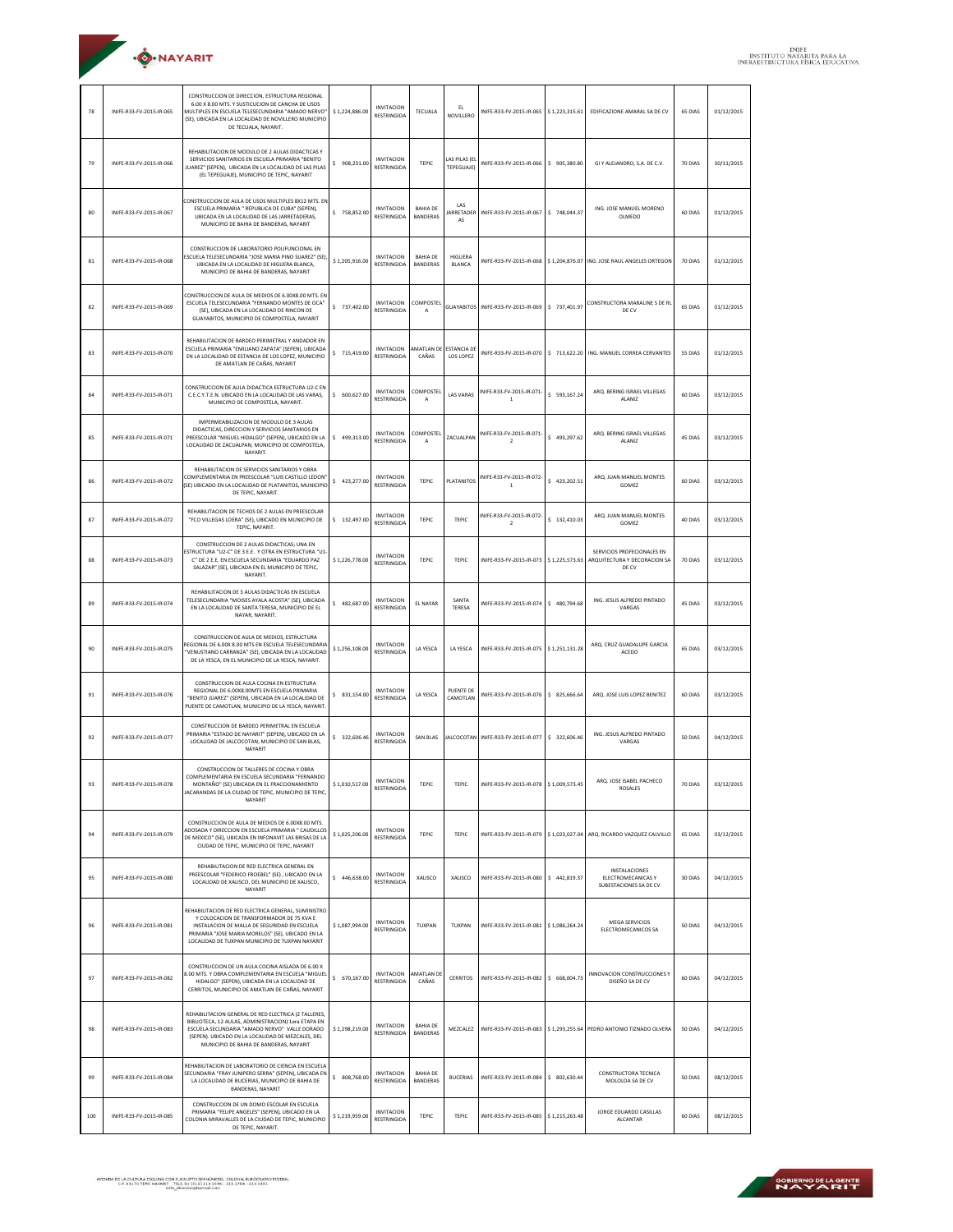

| 101 | INIFE-R33-FV-2015-IR-086 | IMPERMEABILIZACION DE TECHOS EN ESCUELA PRIMARIA<br>"AMADO FLETES". (SE) UBICADA EN LA CIUDAD DE TEPIC.<br>MUNICIPIO DE TEPIC, NAYARIT.                                                                                 | \$416,682.00   | <b>INVITACION</b><br><b>RESTRINGIDA</b> | TEPIC                              | TEPIC                    | INIFE-R33-FV-2015-IR-086                | \$416,395.64   | DICONAY S DE RL DE CV                                            | 45 DIAS | 12/12/2015 |
|-----|--------------------------|-------------------------------------------------------------------------------------------------------------------------------------------------------------------------------------------------------------------------|----------------|-----------------------------------------|------------------------------------|--------------------------|-----------------------------------------|----------------|------------------------------------------------------------------|---------|------------|
| 102 | INIFE-R33-FV-2015-IR-087 | CONSTRUCCION DE PATIO CIVICO CON ESTRUCTURA TIPO<br>CANCHA DE USOS MULTIPLES EN ESCUELA TELESECUNDARIA<br>"FRANCISCO I. MADERO" (SE), DE LA LOCALIDAD DE<br>CERRITOS DEL MUNICIPIO DE AMATLAN DE CAÑAS, NAYARIT         | \$444,282.00   | INVITACION<br><b>RESTRINGIDA</b>        | <b>MATLAN DI</b><br>CAÑAS          | <b>CERRITOS</b>          | INIFE-R33-FV-2015-IR-087                | \$443,600.96   | ARAM ZAZU EDIFICACIONES S DE RI<br>DE CV                         | 45 DIAS | 14/12/2015 |
| 103 | INIFE-R33-FV-2015-IR-088 | REPARACION DE TECHO DE 2 MODULOS Y CONSTRUCCION<br>DE DOMO EN ESCUELA SECUNDARIA TECNICA "EULOGIO<br>PARRA", COL. MIGUEL HIDALGO (SEPEN), DE LA CIUDAD DE<br>TEPIC, NAYARIT                                             | \$1,324,307.00 | <b>INVITACION</b><br>RESTRINGIDA        | <b>TEPIC</b>                       | TEPIC                    | INIFE-R33-FV-2015-IR-088                |                | \$1,323,341.24 NORMA LILIANA ZAMORA ROMERO                       | 50 DIAS | 12/12/2015 |
| 104 | INIFE-R33-FV-2015-IR-089 | REHABILITACION DE 3 AULAS DIDACTICAS ESTRUCTURA<br>REGIONAL Y SERVICIOS SANITARIOS DE 4 UD EN ESCUELA<br>TELESECUNDARIA "MANUEL LOZADA" (SE), UBICADA EN LA<br>LOCALIDAD DE APOZOLCO, MUNICIPIO DE LA YESCA,<br>NAYARIT | \$1,347,470.00 | <b>INVITACION</b><br><b>RESTRINGIDA</b> | LA YESCA                           | APOZOLCO                 | INIFE-R33-FV-2015-IR-089                | \$1,345,113.33 | MIGIO SA DE CV                                                   | 60 DIAS | 14/12/2015 |
| 105 | INIFE-R33-FV-2015-IR-090 | REHABILITACION DE SERVICIOS SANITARIOS Y OBRA<br>COMPLEMENTARIA EN ESCUELA PRIMARIA "MIGUEL<br>HIDALGO", (SEPEN), SALDOS 2014, UBICADA EN LA<br>LOCALIDAD DE LAS HIGUERAS, MUNICIPIO DE SANTIAGO<br>IXCUINTLA, NAYARIT  | \$ 353,767.00  | <b>INVITACION</b><br><b>RESTRINGIDA</b> | SANTIAGO<br><b>IXCUINTLA</b>       | LAS<br><b>HIGUERAS</b>   | INIFE-R33-FV-2015-IR-090                | \$ 352,333.93  | CARLOS ALBERTO MACEDO<br>CASTILLO                                | 60 DIAS | 14/12/2015 |
| 106 | INIFE-R33-FV-2015-IR-091 | CONSTRUCCION DE AULA COCINA EN ESCUELA PRIMARIA<br>"ROSARIO CASTELLANOS FIGUEROA" (SEPEN), UBICADA EN<br>LA LOCALIDAD DE SAN VICENTE. MUNICIPIO DE BAHIA DE<br>BANDERAS, NAYARIT.                                       | \$681,271.00   | <b>INVITACION</b><br><b>RESTRINGIDA</b> | <b>BAHIA DE</b><br><b>BANDERAS</b> |                          | SAN VICENTE   INIFE-R33-FV-2015-IR-091  | \$ 679,651.96  | CONSTRUCTORA L MUÑOZ SA DE<br>CV                                 | 60 DIAS | 23/12/2015 |
| 107 | INIFE-R33-FV-2015-IR-092 | REHABILITACION GENERAL DE SERVICIOS SANITARIOS EN<br>ESCUELA SECUNDARIA GENERAL "REVOLUCION" (SEPEN),<br>UBICADA EN LA CIUDAD DE TEPIC, MUNICIPIO DE TEPIC,<br>NAYARIT                                                  | \$862,898.00   | <b>INVITACION</b><br><b>RESTRINGIDA</b> | TEPIC                              | TEPIC                    | INIFE-R33-FV-2015-IR-092                | \$ 861,660.26  | DICONAY S DE RL DE CV                                            | 60 DIAS | 22/12/2015 |
| 108 | INIFE-R33-FV-2015-IR-093 | CONSTRUCCION DE AULA-COCINA DE 6.00X8.00 MTS<br>AISLADA EN ESCUELA " REVOLUCION" (SEPEN), UBICADA EN<br>LA LOCALIDAD DE COAMILES, MUNICIPIO DE TUXPAN,<br>NAYARIT.                                                      | \$789,313.00   | <b>INVITACION</b><br><b>RESTRINGIDA</b> | TUXPAN                             | COAMILES                 | INIFE-R33-FV-2015-IR-093                | \$786,436.88   | CONSTRUCCIONES FRANJA SA DE<br>CV                                | 60 DIAS | 23/12/2015 |
| 109 | INIFE-R33-FV-2015-IR-094 | CONSTRUCCION DE DOMO ESCOLAR EN ESCUELA PRIMARIA<br>"ENRIQUE C. REBSAMEN" (SEPEN), UBICADA EN LA<br>LOCALIDAD DE ATONALISCO, MUNICIPIO DE TEPIC, NAYARIT                                                                | \$1,251,424.00 | <b>INVITACION</b><br><b>RESTRINGIDA</b> | <b>TEPIC</b>                       |                          | ATONALISCO INIFE-R33-FV-2015-IR-094     | \$1,249,044.04 | PAOLA ELIZABETH PEREZ GODOY                                      | 60 DIAS | 08/12/2015 |
| 110 | INIFE-R33-FV-2015-IR-095 | CONSTRUCCION DE CARCAMO DE ROMREO EN PREESCOLAR<br>"ESTEBAN BACA CALDERON" (SEPEN) UBICADO EN LA<br>LOCALIDAD DE AGUAMILPA, MUNICIPIO DE BAHIA DE<br>BANDERAS, NAYARIT                                                  | \$421.580.00   | <b>INVITACION</b><br>RESTRINGIDA        | <b>BAHIA DE</b><br>BANDERAS        |                          | AGUAMILPA INIFE-R33-FV-2015-IR-095      | \$419,383.79   | <b>CONSTRUCCIONES E INGENIERIA</b><br>G.C.H.                     | 45 DIAS | 10/12/2015 |
| 111 | INIFE-R33-FV-2015-IR-096 | CONSTRUCCION DE DOMO ESCOLAR Y SUSTITUCION DE<br>CANCHA DEPORTIVA EN ESCUELA PRIMARIA "REFORMA<br>AGRARIA" (SEPEN), UBICADA EN LA LOCALIDAD DE<br>JALCOCOTAN, MUNICIPIO DE SAN BLAS, NAYARIT                            | \$1,600,603.00 | <b>INVITACION</b><br><b>RESTRINGIDA</b> | <b>SAN BLAS</b>                    |                          | JALCOCOTAN INIFE-R33-FV-2015-IR-096     | \$1,594,683.26 | LETICIA RAMIREZ PELAYO                                           | 70 DIAS | 09/12/2015 |
| 112 | INIFE-R33-FV-2015-IR-097 | REHABILITACION DE 6 AULAS DIDACTICAS EN ESCUELA<br>SECUNDARIA "ERNESTO DELGADO BARRIOS" (SEPEN)<br>UBICADA EN LA LOCALIDAD DE COMPOSTELA, MUNICIPIO<br>DE COMPOSTELA, NAYARIT                                           | \$1,695,829.00 | <b>INVITACION</b><br><b>RESTRINGIDA</b> | COMPOSTEL<br>А                     | COMPOSTE<br>А            | INIFE-R33-FV-2015-IR-097                | \$1,693,498.41 | ARO. GABRIEL ANTONIO ORTIZ<br><b>BORREGO</b>                     | 70 DIAS | 09/12/2015 |
| 113 | INIFE-R33-FV-2015-IR-098 | CONSTRUCCION DE DOMO ESCOLAR Y MALLA PERIMETRAL<br>EN ESCUELA PRIMARIA "RICARDO FLORES MAGON" (SEPEN)<br>UBICADA EN LA COLONIA PRIETO CRISPIN DE LA CIUDAD DE<br>TEPIC, MUNICIPIO DE TEPIC, NAYARIT                     | \$2,332,261.00 | INVITACION<br><b>RESTRINGIDA</b>        | <b>TEPIC</b>                       | <b>TEPIC</b>             | INIFE-R33-FV-2015-IR-098                | \$2,329,717.80 | PAOLA ELIZABETH PEREZ GODOY                                      | 75 DIAS | 08/12/2015 |
| 114 | INIFE-R33-FV-2015-IR-099 | CONSTRUCCION DE DOMO ESCOLAR EN ESCUELA PRIMARIA<br>"LIC. MANUEL GUAL VIDAL" (SEPEN), UBICADA EN LA<br>LOCALIDAD DE VILLA JUAREZ, MUNICIPIO DE SANTIAGO<br>IXCUINTLA, NAYARIT                                           | \$1,106,045.00 | <b>INVITACION</b><br><b>RESTRINGIDA</b> | SANTIAGO<br><b>IXCUINTLA</b>       | VILLA<br><b>JUAREZ</b>   | INIFE-R33-FV-2015-IR-099                | \$1,105,481.16 | SERVICIOS DE INGENIERIA LA CRUZ<br>S.A. DE C.V.                  | 60 DIAS | 09/12/2015 |
| 115 | INIFE-R33-FV-2015-IR-100 | CONSTRUCCION DE DOMO ESCOLAR EN ESCUELA PRIMARIA<br>"RAMON CORONA" (SEPEN), UBICADA EN LA COLONIA<br>SANTA FE DE LA CIUDAD DE TEPIC, MUNICIPIO DE TEPIC,<br>NAYARIT                                                     | \$672,262.00   | <b>INVITACION</b><br><b>RESTRINGIDA</b> | TEPIC                              | TEPIC                    | INIFE-R33-FV-2015-IR-100                | \$ 670,792.54  | NAN 2 CONSTRUCCIONES CIVILES E<br>HIDRAULICAS S. DE R.L. DE C.V. | 50 DIAS | 08/12/2015 |
| 116 | INIFE-R33-FV-2015-IR-101 | CONSTRUCCION DE DOMO ESCOLAR Y AMPLIACION DE<br>CANCHA EN ESCUELA PRIMARIA "RICARDO FLORES MAGON"<br>(SEPEN) UBICADA EN LA LOCALIDAD DE LOS MEDINA<br>MUNICIPIO DE ROSAMORADA, NAYARIT                                  | \$1,397,977.00 | <b>INVITACION</b><br><b>RESTRINGIDA</b> | ROSAMORA<br>DA                     |                          | LOS MEDINA INIFE-R33-FV-2015-IR-101     | \$1,396,518.04 | ERICKA CELINA ANDRADE GODINEZ                                    | 60 DIAS | 10/12/2015 |
| 117 | INIFE-R33-FV-2015-IR-102 | CONSTRUCCION DE DOMO ESCOLAR Y AMPLIACION DE<br>CANCHA DEPORTIVA EN ESCUELA SECUNDARIA "IGNACIO<br>LLENDE" (SEPEN), UBICADA EN LA LOCALIDAD DE AMATLAN<br>DE CAÑAS. MUNICIPIO DE AMATLAN DE CAÑAS. NAYARIT              | \$1,239,471.00 | <b>INVITACION</b><br><b>RESTRINGIDA</b> | AMATLAN DE<br>CAÑAS                | AMATLAN D<br>CAÑAS       | INIFE-R33-FV-2015-IR-102                | \$1,220,371.07 | <b>CONSTRUCCIONES RODRIGUEZ</b><br>ANTON S.A. DE C.V.            | 60 DIAS | 08/12/2015 |
| 118 | INIFE-R33-FV-2015-IR-103 | CONSTRUCCION DE DOMO ESCOLAR Y AMPLIACION DE<br>CANCHA EN ESCUELA PRIMARIA "EMILIANO ZAPATA"<br>(SEPEN), UBICADA EN LA LOCALIDAD DE LLANO DEL TIGRE,<br>MUNICIPIO DE ROSAMORADA, NAYARIT.                               | \$1,130,968.00 | <b>INVITACION</b><br><b>RESTRINGIDA</b> | <b>ROSAMORA</b><br>DA              | LLANO DE<br>TIGRE        | INIFE-R33-FV-2015-IR-103 \$1,129,440.25 |                | LETICIA RAMIREZ PELAYO                                           | 60 DIAS | 10/12/2015 |
| 119 | INIFE-R33-FV-2015-IR-104 | CONSTRUCCION DE DOMO ESCOLAR EN ESCUELA PRIMARIA<br>"AMADO NERVO" (SEPEN), UBICADA EN LA LOCALIDAD DE<br>AMATLAN DE CAÑAS. MUNICIPIO DE AMATLAN DE CAÑAS.<br>NAYARIT                                                    | \$965,152.00   | <b>INVITACION</b><br><b>RESTRINGIDA</b> | AMATLAN DE<br>CAÑAS                | MAATI AN DE<br>CAÑAS     | INIFE-R33-FV-2015-IR-104                | \$959,768.69   | DISENO AROUITECTONICO Y<br>CONSTRUCCIONES ARCO, S.A. DE<br>C.V.  | 60 DIAS | 10/12/2015 |
| 120 | INIFE-R33-FV-2015-IR-105 | COSTRUCCION DE SERVICIOS SANITARIOS DE 4 UD. Y ORRA<br>COMPLEMENTARIA EN ESCUELA PRIMARIA "LAZARO<br>CARDENAS" (SEPEN), UBICADA EN LA LOCALIDAD DE RUIZ<br>MUNICIPIO DE RUIZ, NAYARIT                                   | \$340,082.00   | <b>INVITACION</b><br><b>RESTRINGIDA</b> | RUIZ                               | RUIZ                     | INIFE-R33-FV-2015-IR-105                | \$ 335,962.97  | <b>I UIS RAMON GARCIA RAMIREZ</b>                                | 60 DIAS | 10/12/2015 |
| 121 | INIFE-R33-FV-2015-IR-106 | REHABILITACIOND DE SERVICIOS SANITARIOS Y<br>CONSTRUCCION DE OBRA COMPLEMENTARIA EN<br>PREESCOLAR "SANTIAGO ROJAS RENTERIA" (SEPEN),<br>UBICADO EN LA LOCALIDAD DE AMATLAN DE JORA.<br>MUNICIPIO DE LA YESCA, NAYARIT   | \$491,954.00   | <b>INVITACION</b><br><b>RESTRINGIDA</b> | YESCA                              | MATLAN DE<br><b>JORA</b> | INIFE-R33-FV-2015-IR-106                | \$422,787.03   | ING. ARTURO TAPIA PEREZ                                          | 60 DIAS | 10/12/2015 |